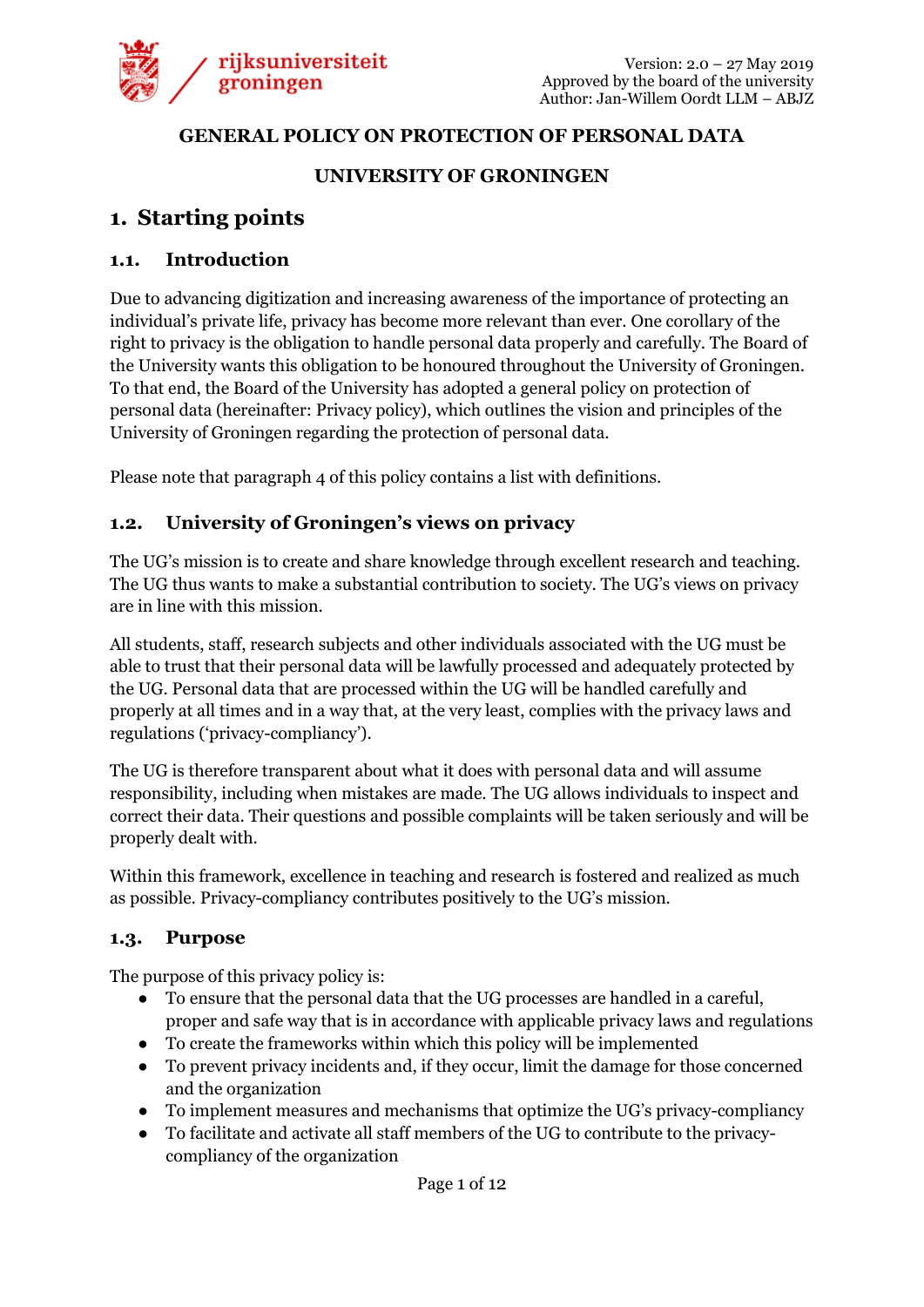

● To enable the Board of the University to be confidently accountable to those concerned and to the authorities.

## **1.4. Target group**

The target group for this policy is all UG staff members. The responsibilities, tasks and competences of staff members with regard to the protection of personal data are further elaborated in this privacy policy and the related guidelines, regulations and codes of conduct. For the sake of transparency about the processing of personal data, the policy is published on the public website of the UG.

#### **1.5. Scope of application**

This privacy policy applies to the processing of personal data. Personal data are all data relating to a natural person that identify this person directly or indirectly. Processing concerns all actions relating to personal data, such as viewing, sharing, modifying, copying, storing and destroying data. The policy covers the entire life cycle of personal data. The policy applies to both automated and non-automated processing.

The policy applies to the University as a whole and to all its faculties, service units and departments. It is aimed at all processes within the University where personal data are being processed, both in the context of teaching and research and in the context of facilitating and supporting these primary tasks. This policy also applies when the processing of personal data is carried out by a third party on behalf of the UG, jointly with the UG or otherwise by or on behalf of the University.

## **1.6. Overlaps with and relationship to other policy themes and policy documents**

This privacy policy overlaps with other policy areas within the UG. It has been aligned as much as possible with the policy drawn up for these other areas. It is possible, however, that in these documents other emphases are placed on the protection of personal data. These must always be assessed in the light of this privacy policy.

#### **1.7. Legal framework**

The legal framework for this privacy policy is primarily based on the General Data Protection Regulation (hereinafter: GDPR). In addition, there is national implementing legislation (e.g. the Dutch GDPR Implementation Act) and legislation that lays down rules for specific ways to process personal data. Furthermore, there is legislation that provides specific instructions with regard to processing, such as storage obligations (e.g. Article 52 of the Dutch State Taxes Act (*Algemene wet inzake rijksbelastingen*, AWR) or anonymization requirements (e.g. Article 10.1.d of the Dutch Government Information Act (*Wet openbaarheid van bestuur*, Wob). Of course, if applicable, other legislation that the UG must comply with (e.g. the Dutch Higher Education and Research Act or the General Administrative Law Act) also forms part of the legal framework. However, it would go beyond the bounds of this policy document to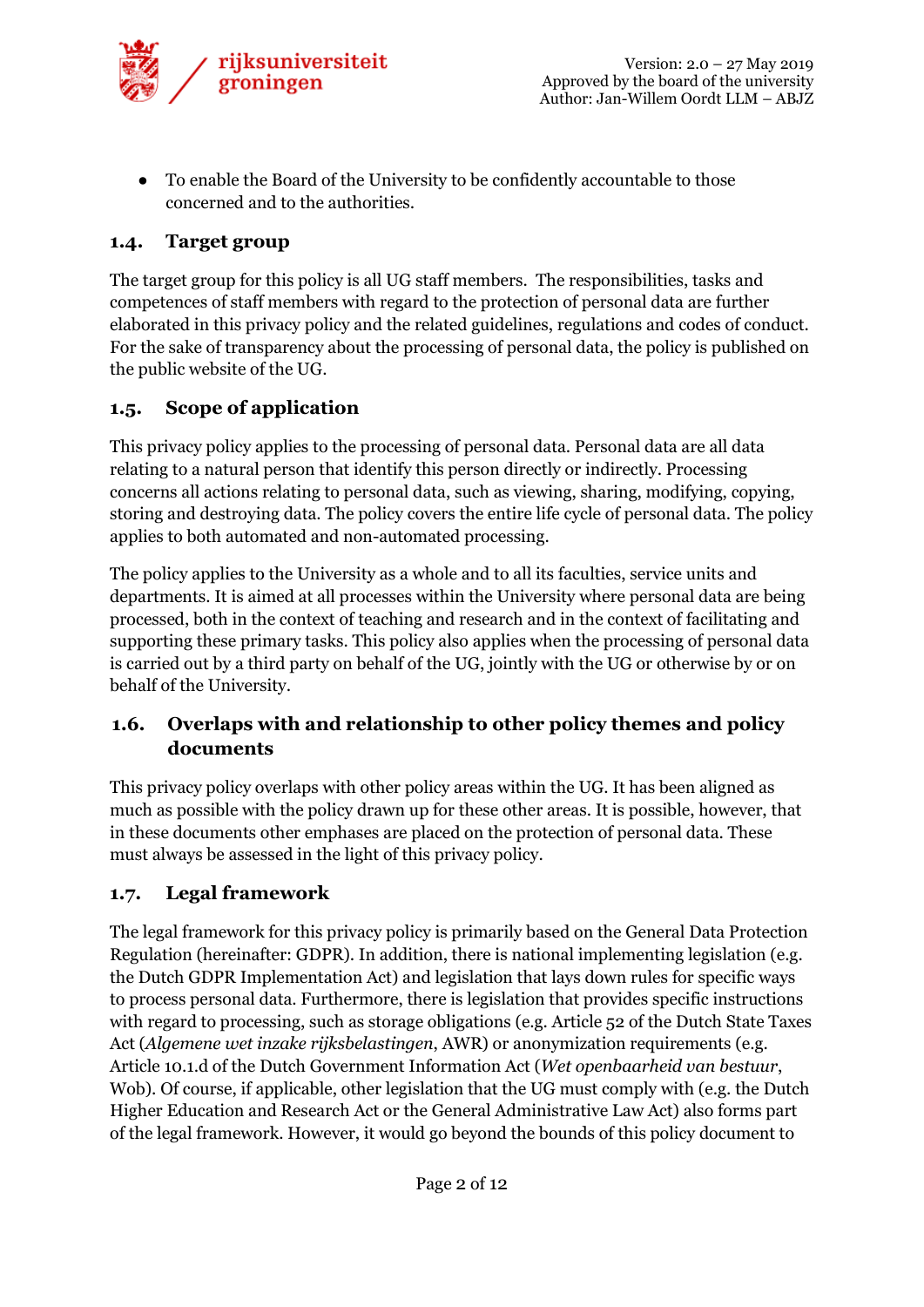

determine the interrelationships between the various legislative acts. These will be assessed on a case-by-case basis.

In addition to the applicable legislation, the legal framework is determined by policy rules, codes of conduct and certification mechanisms established by a competent government authority (e.g. the Dutch Data Protection Authority). This also applies to the views of the Data Protection Officer (hereinafter DPO). Codes of conduct may also be drawn up by umbrella organizations such as the VSNU (e.g. Code of conduct for the use of personal data in scientific research) or by the UG itself, to which the university will commit itself.

#### **1.8. Date of coming into effect and maintenance**

The first version of this privacy policy was established on 4 June 2018 by the Board of the University and took effect on that date. The policy will be supplemented and amended from time to time. Amendments will take effect after approval by the Board of the University.

#### **2. Privacy management**

#### **2.1. Management structure**

The UG can only become privacy-compliant if all levels of governance and all staff members of the University comply. That is why this policy is deliberately activating in nature and why the UG has a structure that makes privacy management possible. This structure has been determined on the basis of a RASCI Responsibility Matrix:

|                                | <b>Type of responsibility</b>   | <b>Position</b>                   |
|--------------------------------|---------------------------------|-----------------------------------|
| Responsible                    | <b>Factual responsibility</b>   | Faculty Board / Service           |
|                                |                                 | Directorate                       |
| <b>Accountable (approving)</b> | Ultimate responsibility         | Board of the University           |
| <b>Supporting</b>              | <b>Executive responsibility</b> | Privacy & security -              |
|                                |                                 | coordinators / Process            |
|                                |                                 | managers / researchers / UG       |
|                                |                                 | staff members                     |
| <b>Consulting</b>              | Advisory responsibility         | <b>DPO</b>                        |
|                                |                                 | <b>ABJZ</b> / Security Manager    |
| <b>Informed</b>                | Informed responsibility         | Consultative participation        |
|                                |                                 | bodies, parties concerned,        |
|                                |                                 | external supervisors <sup>1</sup> |

A further elaboration of these responsibilities in scope, duties and competences will be given in the remainder of this policy document. The respective Board of Management will always provide the person(s) charged with one or more of the duties described above with the required means and time to properly perform these duties.

<span id="page-2-0"></span> <sup>1</sup> Section 3.11 of this policy describes how the UG renders account to those concerned and to supervisors.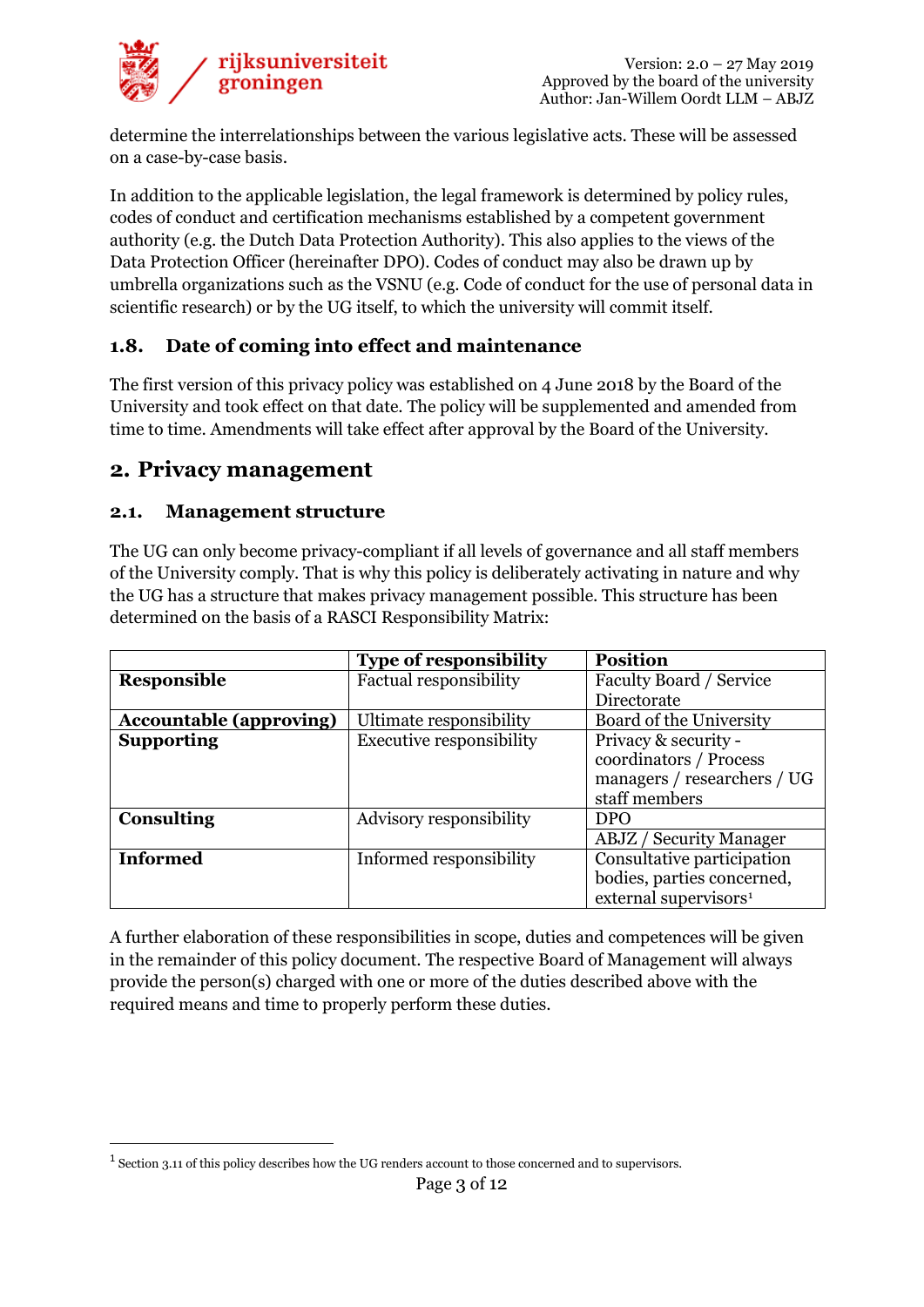

#### **2.2. Responsibilities and competences of the Faculty Board / Service Directorates**

The faculty boards and service directorates of the University of Groningen are responsible for ensuring that their faculty or service unit is privacy compliant and complies with this privacy policy. The board or the directorate is charged with the following duties and responsibilities:

- Raising awareness of the importance of privacy-compliancy for their respective faculty or service unit
- Taking stock of all processing of personal data within their faculty or service unit, registering these processing operations in the appropriate register and keeping these records up-to-date
- Ensuring that the processing of personal data is in accordance with privacy laws and regulations
- Ensuring that a DPIA (Data Protection Impact Assessment) is performed when necessary under the privacy laws and regulations or UG policy
- Realizing appropriate safeguards for the protection of personal data, including taking security measures, informing data subjects and recording written contractual agreements with processors
- Monitoring the privacy-compliancy of their faculty or service unit
- The timely and complete reporting of data breaches and privacy incidents, actual or suspected, within the faculty or service unit.

The board of a faculty is specifically responsible for the privacy-compliancy of processing personal data in the context of academic research. The faculty board supports the researcher in carrying out his/her responsibilities.

Privacy is an independent focus area of a faculty board or service unit. If a faculty board or service directorate consists of more than one person, a decision will be made as to who will be in charge of the privacy portfolio.

The faculty board or service directorate will appoint at least one privacy & security coordinator to coordinate the implementation of the privacy laws and regulations and this privacy policy within its faculty or service unit. Where necessary, the faculty board or service directorate will appoint several privacy & security coordinators, for example for certain departments. A faculty board or service directorate may choose to create a privacy committee for its faculty or service unit. This committee will be made up of the person in charge of the privacy portfolio on the board or directorate and the privacy & security coordinators.

The faculty boards and service directorate report to the Board of the University. They ensure that their annual work plan reports on the implementation of the proposed actions and measures in the year prior to the year to which the work plan relates. ABJZ receives a copy of this report, which is shared with the DPO and the security manager.

## **2.3. Responsibilities and competences of the Board of the University**

The Board of the University has ultimate responsibility for the management of the University databases and the privacy-compliancy of the University of Groningen. In this context, the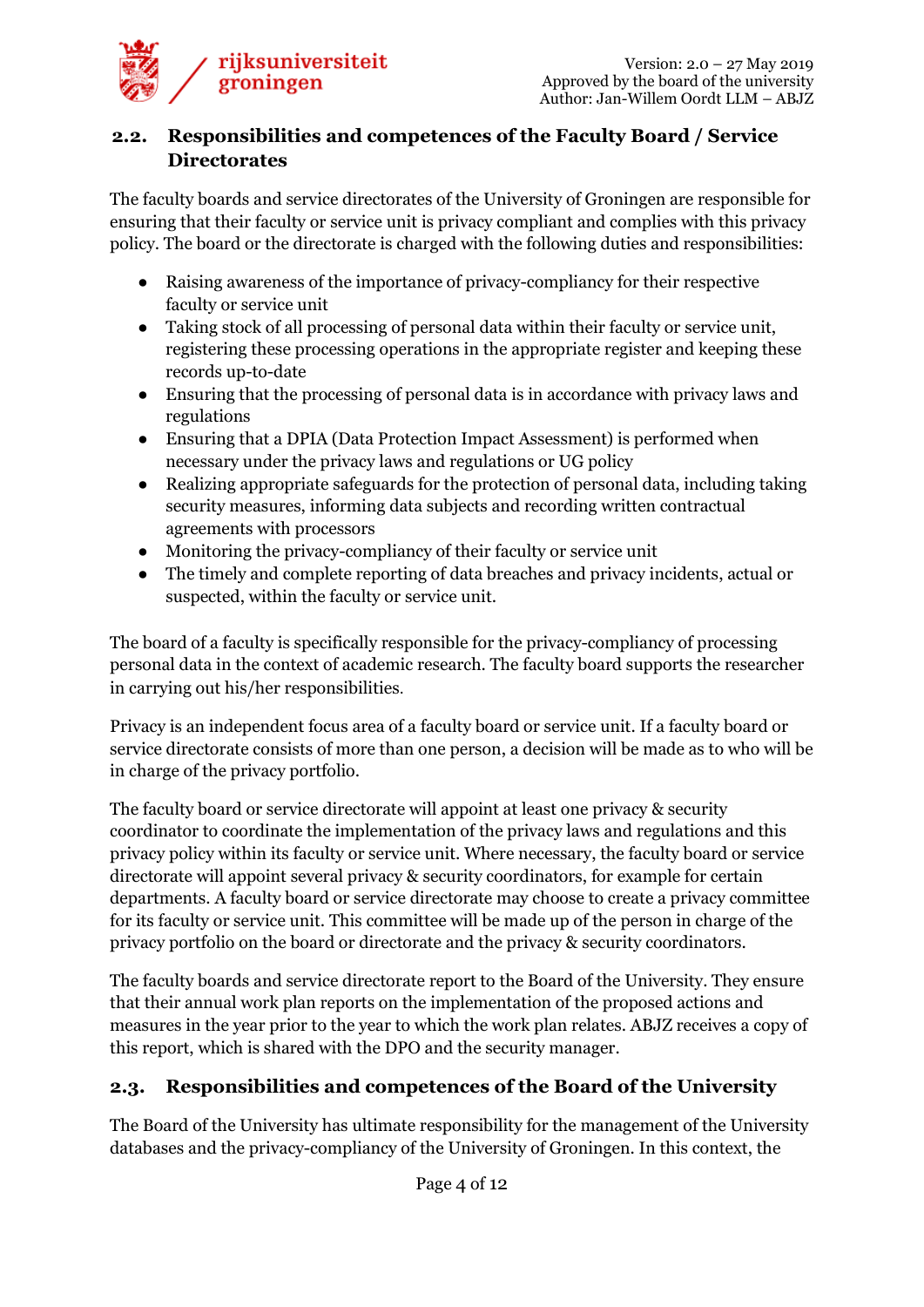

Board of the University is the point of contact for the external supervisor, the data subject concerned and third parties and thus assumes responsibility to the public at large. Where necessary, the Board of the University will also inform the University Council of developments in this area. The Board of the University may be assisted by the DPO when rendering account and providing information.

The Board of the University will lay down in an annual work programme how it intends to optimize privacy-compliancy. The Board of the University facilitates the committees and staff members of the UG in complying with the privacy laws and regulations and will make resources and support available for this. If a faculty board or service directorate acts in violation of the privacy laws and regulations or this privacy policy, the Board of the University will implement reasonable measures or sanctions to rectify this.

#### **2.4. Responsibilities and competences of privacy & security coordinators, process managers and staff members**

#### **2.4.1. Responsibilities and competences of privacy & security coordinators**

Every faculty or service unit within the University of Groningen has at least one privacy & security coordinator who supports the privacy-compliancy of that faculty or service unit and coordinates the execution of the duties of their board or directorate. The privacy & security coordinator is the first point of contact for privacy-related questions from staff members of that faculty or service unit. The privacy & security coordinator is accountable to their board or directorate.

Where necessary, the privacy & security coordinator calls in the help of the DPO, ABJZ or the Security Manager when performing his/her duties.

#### **2.4.2. Responsibilities and competences of the process managers**

The process manager, on the instructions of his/her board, directorate or privacy & security coordinator, carries out activities for the privacy-compliancy of the processes within that faculty or service unit. The process manager also records the processing of personal data and registers the data in the appropriate register. The process manager thus implements the responsibility of their board or directorate at the level of the process or processes they manage.

#### **2.4.3. Responsibilities and competences of researchers**

The researcher is the process manager of his/her research. The researcher thus has an independent responsibility to ensure its research is privacy-compliant. In fulfilling this responsibility, the ethics committees have a role to play. The researcher must comply with the privacy laws and regulations, professional codes of conduct and faculty policy. In addition to the regular support within the faculty, support is provided by the Research Data Office.

#### **2.4.4. Responsibilities and competences of staff members**

All staff members of the University of Groningen must handle the personal data they process with care. They must take note of the relevant policy documents, codes of conduct and instructions drawn up for this purpose and comply with them. Where necessary and possible,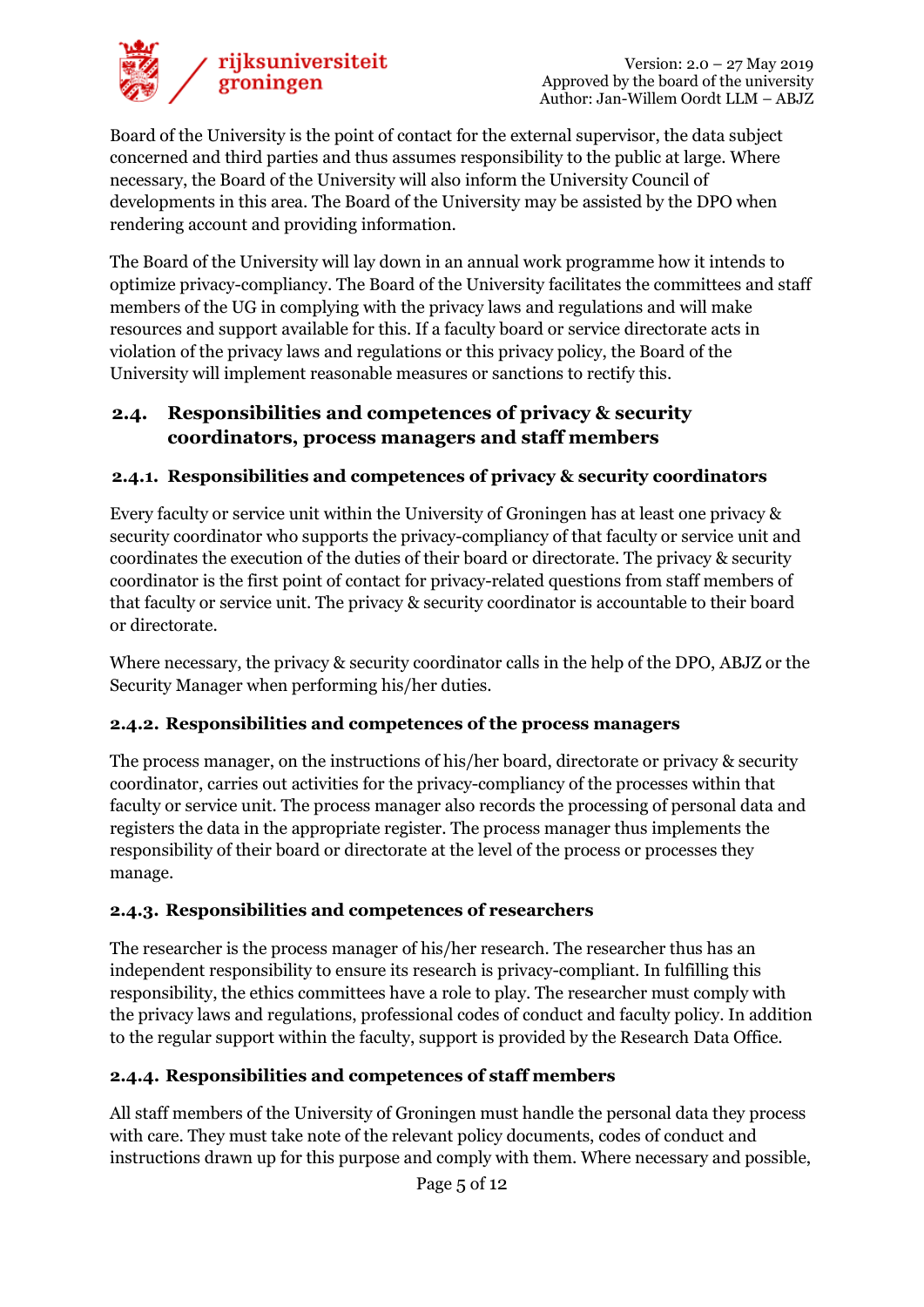

they support the organization with their knowledge and expertise. When they become aware of any privacy incidents, they must report these as quickly as possible to the designated reporting point or the DPO.

## **2.5. Responsibilities and competences of the DPO**

The DPO is responsible for supervising compliance with the privacy laws and regulations and the privacy policy. Within the UG, the DPO has, as a minimum, the duties, responsibilities and competences that are assigned to him/her under the privacy laws and regulations.

The DPO has access to all information from the UG relating to the processing of personal data – both to the personal data itself and to the processing activities and systems with which these activities are performed. The Board of the University may determine that in order to obtain access to certain information, prior notification of the Board of the University is required. The DPO supervises the register for the processing activities.

The DPO provides solicited and unsolicited advice to all administrative layers of the UG. The DPO is empowered to perform tasks and to keep his/her expertise up to date. The DPO reports directly to the Board of the University. The DPO annually reports to the Board of the University on the state of affairs regarding the protection of personal data, using a standard maturity model for privacy-compliancy. The report is sent to the university council for information.

The DPO supports the Board of the University in rendering account externally, both to supervisors and to the data subjects. To that end, the DPO maintains contact with the supervisory authorities. The DPO provides recommendations aimed at further optimization of the privacy policy.

## **2.6. Responsibilities and competences of ABJZ and the Security Manager**

#### **2.6.1. Responsibilities and competences of ABJZ**

ABJZ gives actual substance to the implementation of the privacy laws and regulations within the UG. ABJZ supervises DPIAs, draws up processor agreements and develops privacy statements. ABJZ supports all staff members and in particular the privacy & security coordinators, process managers, researchers and the DPO in performing their duties. ABJZ advises on the further elaboration of this privacy policy. ABJZ continuously coordinates its work with the DPO and the Security Manager.

#### **2.6.2. Responsibilities and competences of the Security Manager**

The Security Manager supports the UG in taking appropriate technological and organizational measures to protect personal data against unauthorised access and unlawful processing. To that end, the Security Manager gives advice to the privacy & security coordinators, DPO and ABJZ. The Security Manager, or an expert designated by him/her, participates in DPIAs that are performed under the responsibility of the UG.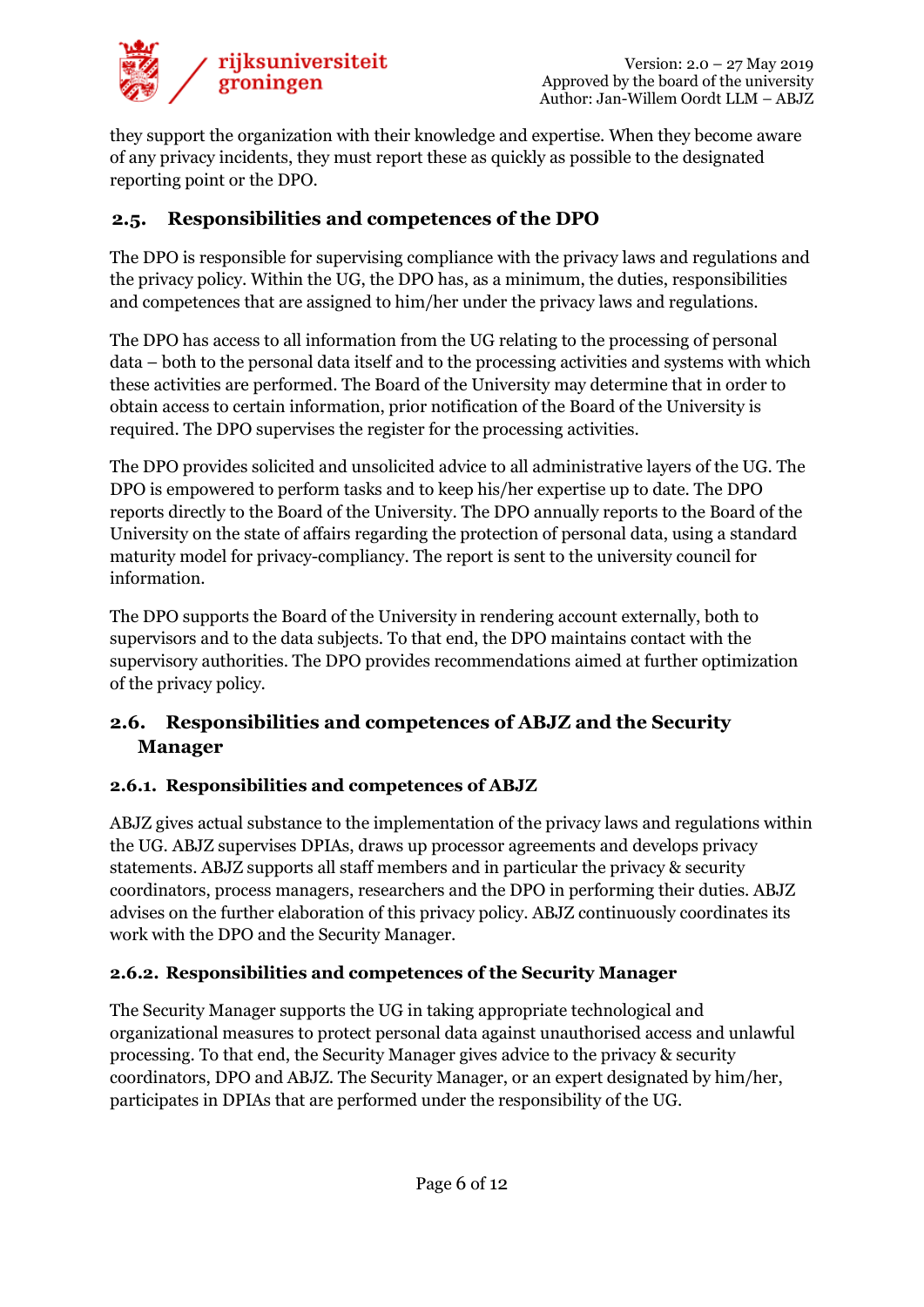

#### **2.7. Responsibilities and competences of the participation bodies**

Insofar as required by law or internal policy, the consultative participation bodies of the UG are empowered to exercise their competences with regard to how the UG implements privacy laws and regulations.

# **3. Implementation of privacy policy**

#### **3.1. Work programme for privacy-compliancy and policy evaluation**

The Board of the University establishes an annual work programme, linked to a 'maturity model' for privacy-compliancy, for the furtherance of the privacy-compliancy of the organization and the application of this privacy policy in accordance with a *Plan-Do-Check-Act* cycle. This is done partly on the basis of the reports from the faculty boards and service directorates as referred to in Section 2.2, the annual report from the DPO and the recommendations issued by the DPO, ABJZ and/or the Security Manager. The DPO, ABJZ and Security Manager prepare a draft of this work programme for the Board of the University, including a budget proposal.

The work program is sent to the Management Council. The Board of the University will decide annually on any adjustments to this privacy policy, with due observance of the reports of the faculty boards and service directorates and the recommendations of the DPO.

#### **3.2. PDCA cycle to make processes privacy-compliant, work plan**

The Faculty Board and the service directorates are responsible for implementing a *Plan-Do-Check-Act* cycle that enables them to make and keep the processes within their faculty or service unit privacy-compliant. In that context, they determine how and when the faculty board or service directorate implements the tasks and responsibilities described in section 2.2. They also provide a periodic evaluation of the actions taken and determine which measures must be taken to further optimise the privacy-compliancy of their faculty or service unit. They do this by drawing up an annual work plan. In this they apply their duties and responsibilities with concrete actions and measures with regard to processes and systems, so that the privacy resistance of their faculty or service is further optimized. This work plan is submitted to the DPO and the security manager for approval, with a copy to ABJZ. The work plan is discussed in the administrative consultation between the Board of directors and the Faculty Board or the service directorate. The implementation of each work plan is evaluated by the faculty boards and the service directorate. They report the evaluation to the Board of the University.

ABJZ, DPO and Security Manager coordinate efforts to streamline similar and overlapping processes between faculties and service units.

#### **3.3. Measuring privacy-compliancy, audits**

The Board of the University is responsible for the implementation of mechanisms throughout the organization and at the level of service units and faculties by means of which the privacycompliancy of the organization or a faculty or service unit can be assessed and measured. In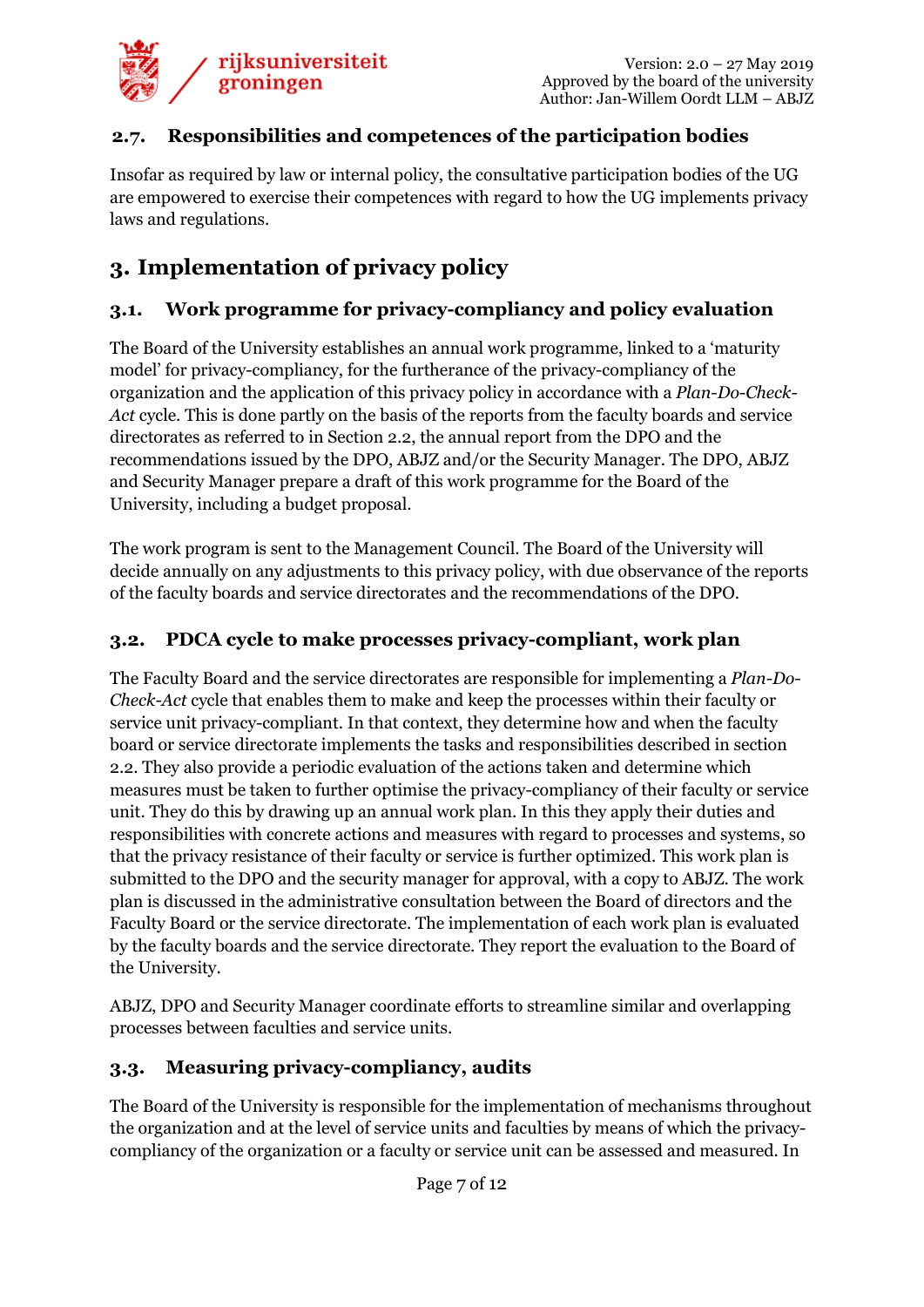

the annual work programme for privacy-compliancy, the Board of the University, in consultation with the DPO, establishes the mechanisms and, in consultation with the faculty boards and service directorates, makes sure they are implemented. At least once a year, the DPO reports the results to the Board of the University and evaluates them together with the Board of the University.

In the annual work programme, the Board of the University determines when the privacycompliancy of the organization or parts of the organization must be assessed by means of an audit by an internal or external expert.

## **3.4. Privacy by Design, DPIAs**

Innovative research projects and new processes within the UG, as well as the systems that support these processes, are designed in such a way that the privacy impact is as low as possible while continuing to achieve the legitimate objectives of these processes. Where necessary, a DPIA will be carried out. The UG has a protocol that determines when this is mandatory and that encourages the sharing of insights from the DPIAs. As a minimum, the protocol must be in line with the requirements of the privacy laws and regulations and stipulates when the support of the Department of General Administrative and Legal Affairs (ABJZ) is required. Faculty boards and service directorates are responsible for compliance with this protocol. When Privacy by Design has been applied or a DPIA has been carried out, this will be recorded in the register referred to in Section 3.6. The information from DPIA reports will be used for preparing the work programme referred to in Section 3.1.

## **3.5. Codes of conduct and certifications**

Where possible and reasonable, the UG will conform with codes of conduct and certification requirements that promote the careful and proper handling of personal data. In the annual work programme, the Board of the University will decide to which codes of conduct the UG will adhere. The DPO may advise the UG to conform with codes of conduct.

## **3.6. Register for the processing activities**

All processing of personal data by or on behalf of the UG is recorded in a central register under the responsibility of ABJZ. This register complies with the requirements of the privacy laws and regulations, but is also an instrument to achieve privacy-compliancy and to be accountable for this. ABJZ, in consultation with the DPO, ensures that the register can be used for this purpose and determines the information to be recorded. The register is suitable for all processing operations carried out by the UG, both in its capacity as responsible party and as processor within the meaning of the privacy laws and regulations.

## **3.7. Information security**

The information security policy of the UG and the underlying set of measures provide adequate protection of personal data against unlawful processing and unauthorised access. The measures are both technical and organisational in nature. The information security policy applies to all processing of personal data by the UG, with or without the use of external parties (processors) or jointly with another responsible party. In the context of the information security policy, personal data will at least be classified as 'confidential'. However,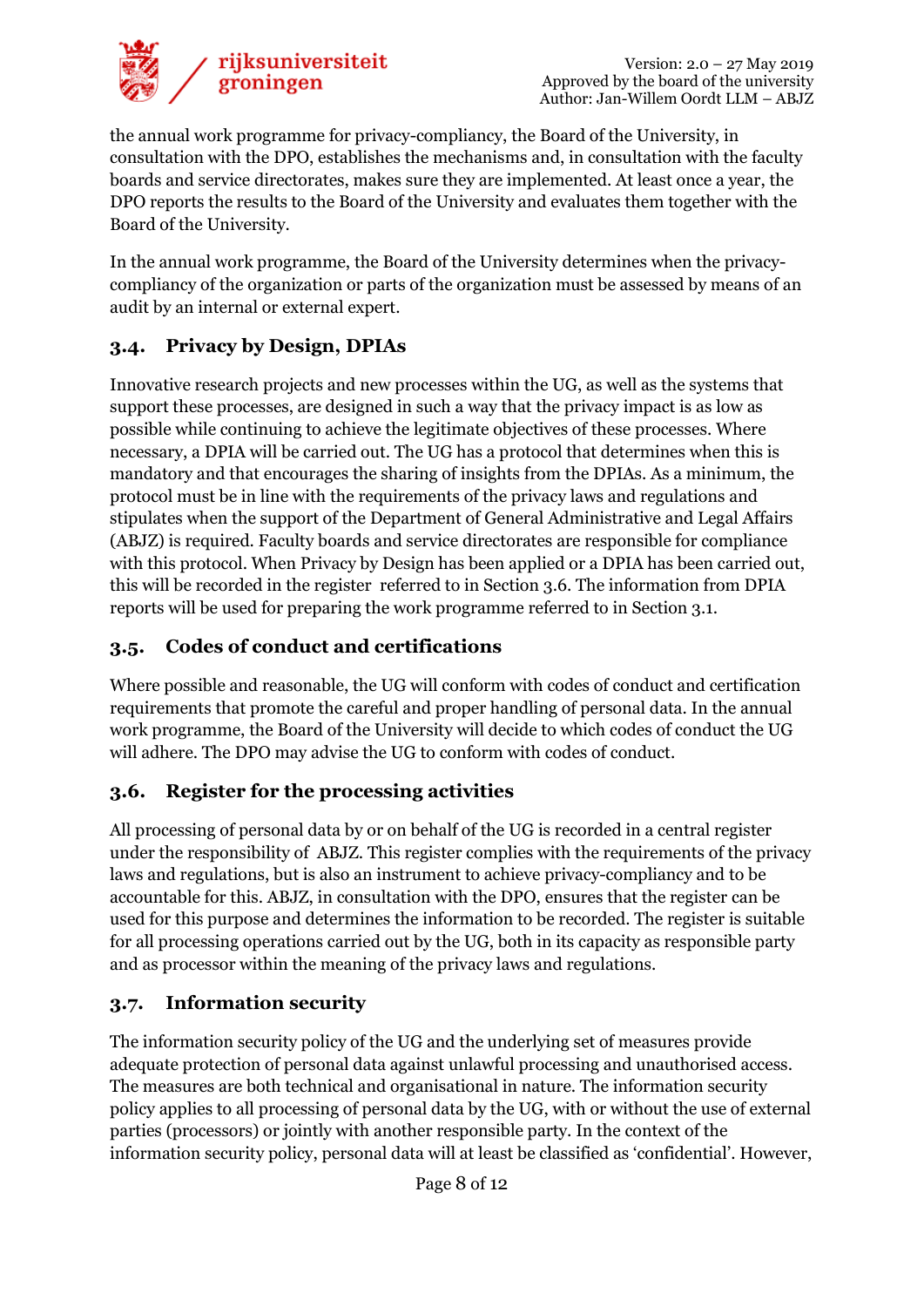

for each process in which personal data are processed, it will be assessed whether this security level is appropriate. Faculty boards and service directorates are responsible for this. They are supported in this by the privacy & security coordinator, ABJZ, the Security Manager and the DPO.

## **3.8. Privacy incidents**

Actual or presumed data breaches and security or other incidents that violate the protection of personal data must be reported to a designated reporting point. The notifications are handled according to the Protocol for Mandatory Notification of Data Breaches of the UG. The protocol is evaluated on an annual basis by ABJZ and is updated in consultation with the Security Manager and the DPO. Reported data breaches are recorded in the register referred to in Section 3.6.

## **3.9. Processing of the UG's personal data by third parties**

The UG may outsource the processing of personal data to third parties, perform the processing jointly with third parties or provide the personal data to third parties. In the latter case, the provision of data to a third party will always be coordinated with the DPO or ABJZ. The DPO or ABJZ will assess the legality of the data provision. If it is decided to let a third party process personal data, written agreements will be made with this party to ensure careful and proper handling of the personal data. The agreements must comply with the requirements of the privacy laws and regulations, including Articles 26 and 28 of the GDPR. In consultation with the DPO, ABJZ will develop model agreements that can be used by UG staff members to submit to third parties. The actual conclusion of agreements must always take place after approval by ABJZ. The agreements are signed by or on behalf of the Board of the University. With multi-institutional collaborations on agreements concerning the processing of personal data, ABJZ and the DPO will play a coordinating role.

## **3.10. International exchange of data**

The processing of personal data outside the European Economic Area (EEA) is only possible if appropriate safeguards are in place for the protection of personal data according to the privacy laws and regulations. Prior to such processing, the DPO or ABJZ will always give instructions for arranging these safeguards.

## **3.11. Transparency and accountability**

#### **3.11.1. Privacy statement**

The UG will inform data subjects in full, in time and in understandable language about the processing of their personal data. There is a UG-wide privacy statement which will be brought to the attention of the person concerned prior to the processing of their personal data.

For specific data processing, the data subject concerned must also be presented with a specific privacy statement that complements and refers to the UG-wide privacy statement. The Faculty Board and the service directorates are responsible for ensuring that this specific privacy statement is drafted and submitted. They coordinate this with the DPO or ABJZ. In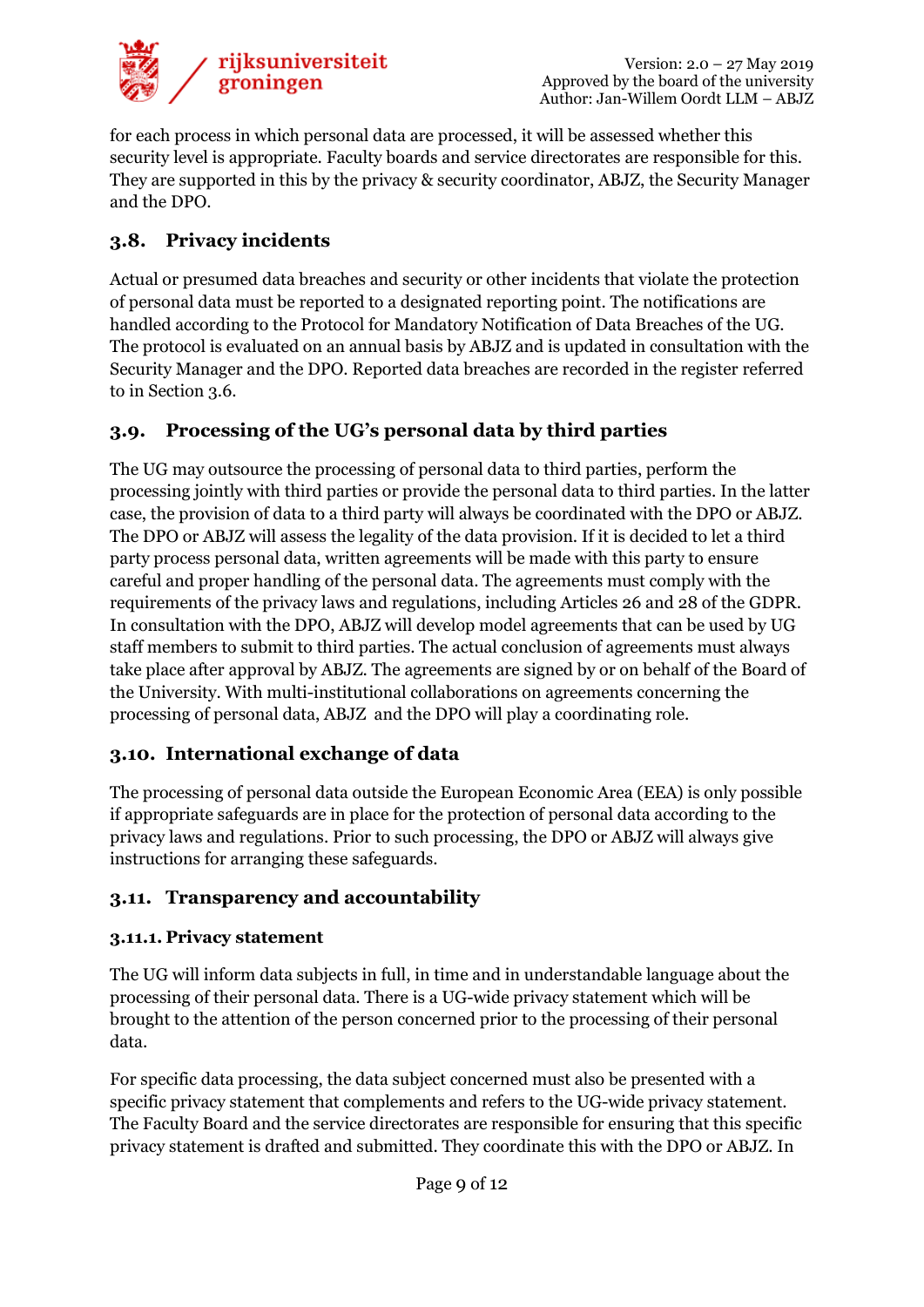

the case of scientific research, this is done in coordination with the ethics committee. Such a complementary privacy statement will in any case be drawn up when the data are processed on the basis of the data subject's approval. Complementary privacy statements are registered with ABJZ.

#### **3.11.2.Rights of the data subject**

All requests, questions and complaints from a data subject regarding the UG's processing of personal data must be assessed and settled in a timely, careful and proper fashion. For this purpose, a *Central Privacy Desk* has been set up at ABJZ. There is a protocol for the handling of messages and notifications submitted to the Privacy Desk. This protocol describes how the data subject's requests will be handled under the privacy laws and regulations (for example, a request for access or a request for deletion of personal data). In each privacy statement, data subjects will be informed about their rights and about the Central Privacy Desk.

#### **3.11.3.Accountability to privacy supervisors**

The Board of the University is accountable to the competent national and international privacy supervisors. The Board of the University is responsible for providing all relevant information and making the UG's privacy-compliancy transparent.

## **3.12. Communication and PR**

All staff members will be informed of this privacy policy and the associated duties and responsibilities they bear. To this end, a privacy portal has been set up on the UG's intranet. The privacy portal will contain information about privacy laws and regulations, work instructions and model contracts. The UG will make information publicly available on the handling of personal data and on its views on privacy. The information is prepared and updated by the Communication Department of the Office of the University, in collaboration with the DPO and ABJZ.

In the event of a privacy incident or other privacy-related PR issue, the Board of the University will be accountable to those concerned, the supervisor and other stakeholders. The DPO may render account on behalf of the Board of the University, always in consultation with the Board of the University.

## **3.13. Raising awareness and training**

The UG works continuously to raise staff awareness of privacy-compliancy. For example, codes of conduct have been drawn up that encourage the careful handling of personal data. All UG staff members are given the opportunity to follow a training course in which they are informed of the relevant sections of the privacy laws and regulations.

## **3.14. Nature of this privacy policy**

This privacy policy provides general guidelines for achieving privacy-compliancy, but does not describe the conditions that may apply to specific processing activities. For each processing activity, it is necessary to consciously and separately examine which conditions must be met for privacy-compliancy.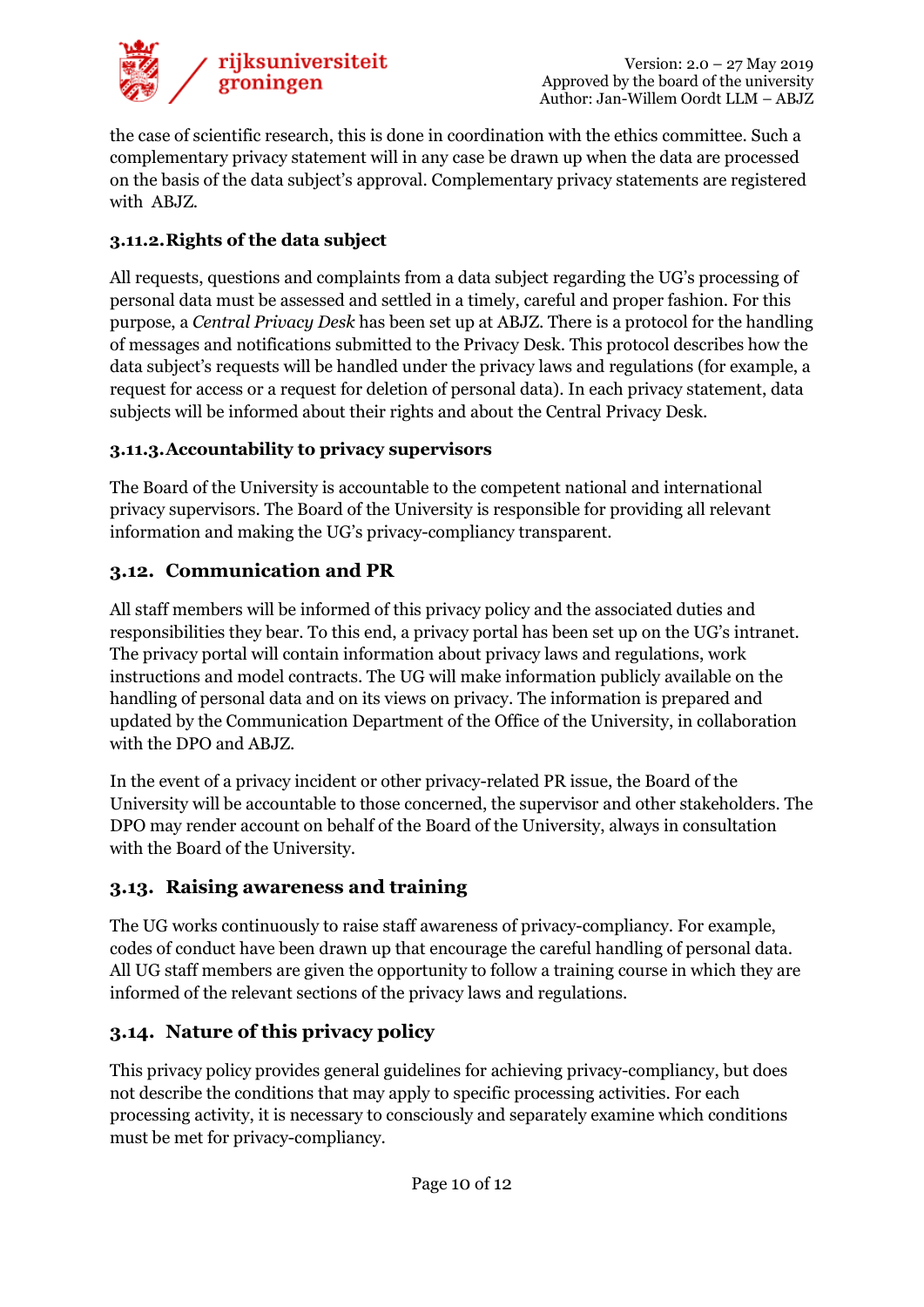

#### **3.15. Implementation and further elaboration of privacy policy**

Any competence to deviate from this privacy policy will be explicitly mentioned in this policy.

ABJZ, on behalf of the Executive Board and in collaboration with the privacy & security coordinators, elaborates university-wide guidelines that prescribe how employees, process managers or privacy & security coordinators should act with regard to the handling of personal data. A faculty board or service directorate can do this for its faculty or service. If necessary, ABJZ requests advice from the DPO and / or the security manager prior to the adoption of a guideline.

# **4. Definitions of terms used**

The terms used in this Privacy Policy are defined as follows:

- ABJZ: the Department of General Administrative and Legal Affairs of the UG
- GDPR: the General Data Protection Regulation
- Person concerned: the natural person whose personal data are being processed
- Board of the University: the Board of the University of Groningen
- DPIA: Data Protection Impact Assessment: an assessment of the privacy impact of a process or system in which personal data are processed
- DPO: the Data Protection Officer of the University of Groningen
- Personal data: all data relating to a natural person and identifying this person directly or indirectly
- Privacy-compliancy: complying with the privacy laws and regulations and safeguarding a careful and proper handling of personal data
- Privacy & security coordinator: a UG staff member designated by a faculty board or service directorate to coordinate the privacy-compliancy of a faculty, service unit or department thereof
- Privacy statement: the statement, form for informed consent or any other document informing the person concerned about the processing of their personal data by the UG
- Privacy laws and regulations: all national or international laws and regulations that apply to the UG and stipulate conditions regarding the processing of personal data, including the GDPR
- Process manager: the UG staff member who bears the responsibility within a faculty or service unit where a process or several related processes are performed
- Privacy policy: this general policy on the protection of personal data at the UG
- Privacy impact: the adverse consequences of a process or processing for the careful and proper handling of personal data and for the protection of the privacy of a data subject
- Research Data Office: a collaboration between the University Library and the Center for Information Technology of the University of Groningen to support researchers and research institutes in managing their data;
- UG: University of Groningen
- Security Manager: the staff member of the Center for Information Technology of the UG who is responsible for the development of strategy and policy aimed at information security and the translation of policy into implementation plans